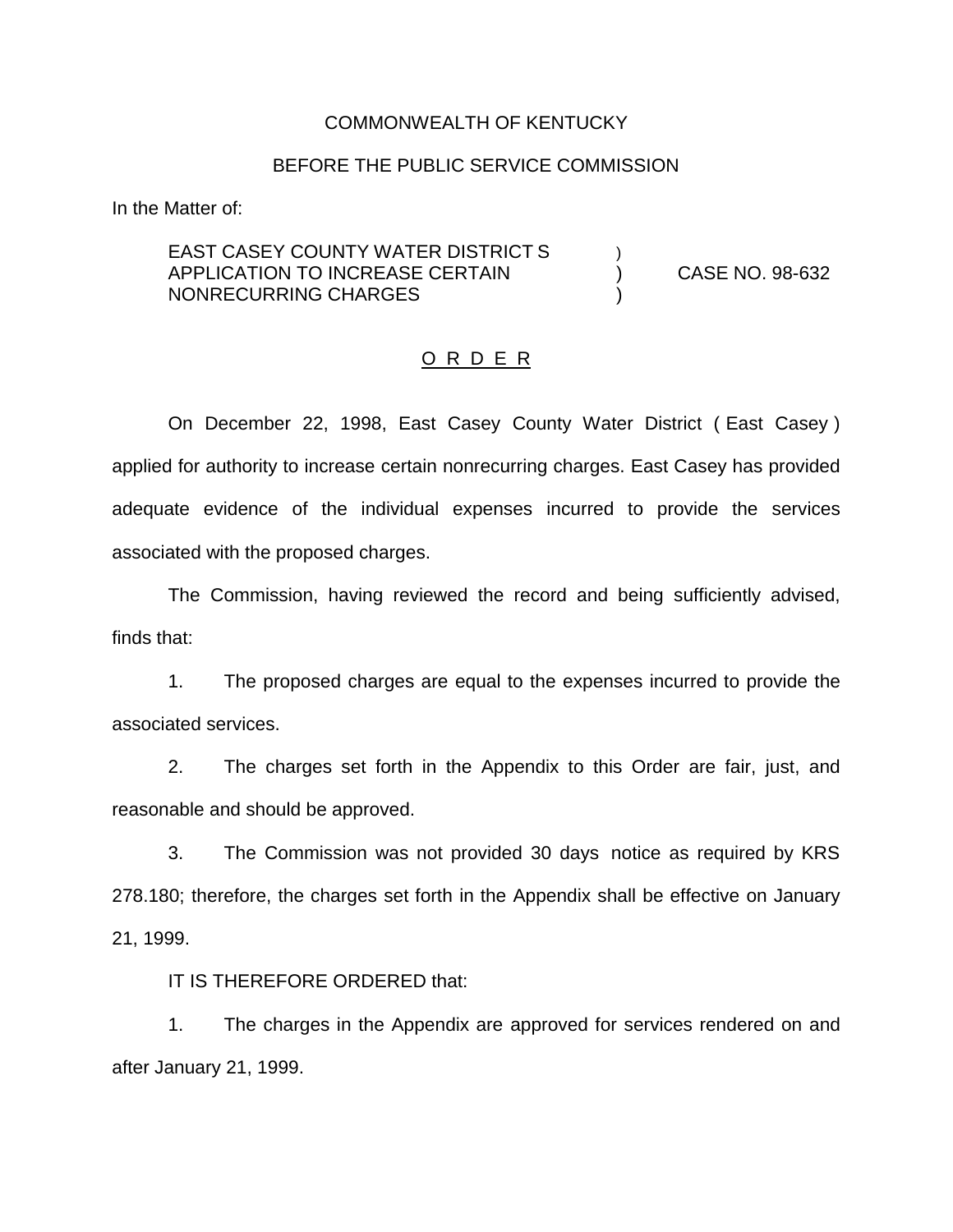2. East Casey s proposed tariff sheets are approved as filed.

Done at Frankfort, Kentucky, this 22<sup>nd</sup> day of January, 1999.

By the Commission

ATTEST:

\_\_\_\_\_\_\_\_\_\_\_\_\_\_\_\_\_\_\_\_\_\_ Executive Director